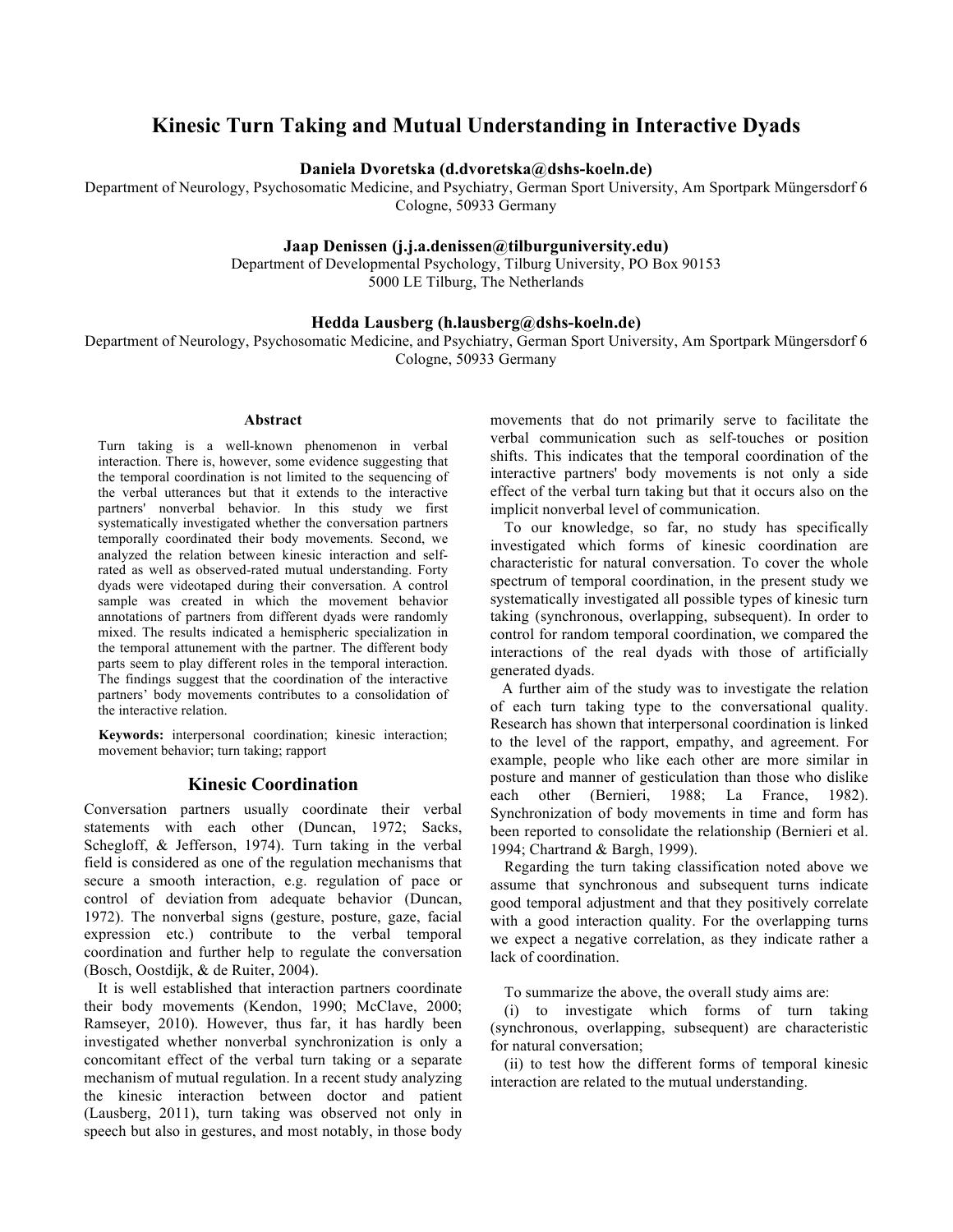#### **Method**

#### **Subjects and Procedures**

Eighty students, 40 female and 40 male, 24.1  $\pm$  3.9 (M  $\pm$ *SD*) years of age, participated in the study. They were divided randomly into 40 same-gender dyads. The participants were asked to discuss up to three free choice topics with the other person. One participant interviewed the other one for 10 minutes, and then they changed the roles for another 10 minutes (for details see Denissen, 2005). The conversations were videotaped.

#### **Evaluation of the Nonverbal Behavior**

**Segmentation and Annotation of the Nonverbal Behavior.** The movement behavior was analyzed with NEUROGES-ELAN (Lausberg & Slöetjes, 2009), a coding system for hand movement behavior combined with an annotation tool. For the present study, the extended version of the NEUROGES-system was applied, in which body movements accompanying the conversation are coded separately for the right hand, the left hand, trunk/leg, and head (Lausberg, 2011). For the specific question of the present study (kinesic coordination), the category Activation was chosen, in which the movement units (defined as the movement between two rest positions) are coded.

Two independent raters blind to the hypotheses, who had been trained in the NEUROGES-ELAN system, coded the movement behavior. Interrater agreement was established on 25% of the data of each dyad. The modified Cohen's kappa (Rein & Holle, 2010), which considers not only the raters' categorical agreement but also their temporal agreement, was in average  $\kappa$ =0.74. Based on comparisons of classical Cohen's kappa and modified Cohen's kappa the reported score indicates a good interrater agreement.

**Assessment of the Kinesic Turn Taking.** The kinesic turn taking is defined by the temporal relation between the interactive partners' (here: partner A and partner B) movement units. Three types of turn taking are distinguished (Lausberg, 2011): a) *subsequent*, i.e, partner B's movement starts after partner A's movement unit has ended; b) *overlapping*, i.e., partner B's movement starts before partner A's movement unit has ended; c) *synchronous*, i.e., both partners' movement units start at the same time. The turn taking was assessed separately for the partners' right hand movement units, their left hand movement units, their trunk/leg movement units, and their head movement units, respectively.

**Kinesic Turn Taking in an Artificial Control Group.** In order to control for random temporal coordination between the partners' body movements, an artificial control group was established by combining the movement units of the left person in each video with the movements of the right person from another, randomly selected video. The data were submitted to the same assessment of the turn taking coordination as the experimental dyads' data (see above).

### **Evaluation of Mutual Understanding**

Mutual understanding (MU) is defined as the ability to understand the thoughts and feelings of the interaction partner (Denissen, 2005). MU was measured by self and observer assessments. Participants completed a short questionnaire assessing the level of *felt understanding*, of *empathic ability of the interviewer*, of *interaction flow*, and of *comfort.* In the first interview, these items were assessed from the perspective of the interviewer and in the second one from the perspective of the interviewee, or vice versa. In the observer rating, two student assistants judged the amount of MU for each 30 seconds period of the conversation from 1 (extremely misunderstood) to 7 (extremely understood). Self-, partner-, and observer ratings correlated positively and were aggregated to an general index of a mutual understanding (for details see Denissen, 2005). Accordingly, two subgroups were generated: the 20 dyads with the best score were included in the high mutual understanding group, and the 20 dyads with the worst score in the low mutual understanding group.

#### **Results**

### **Temporal Coordination in the Experimental Group and the Control Group**

The temporal coordination of the partners' body movements in the experimental group was compared to the control group. The number of *synchronous, overlapping,* and *subsequent* turn takings per minute was submitted to a mean comparison analysis (Wilcoxon test) separately for each body category, i.e., right hand, left hand, head, and trunk/leg. The Wilcoxon test revealed that the experimental group displayed significantly more *synchronous* movements of the hands, especially of the left hand, than the artificial control group (Fig. 1). Furthermore, concerning the head, significantly less *synchronous* and more *subsequent*  movements were found in the experimental group than in the control group.



Figure 1: Differences between experimental and control group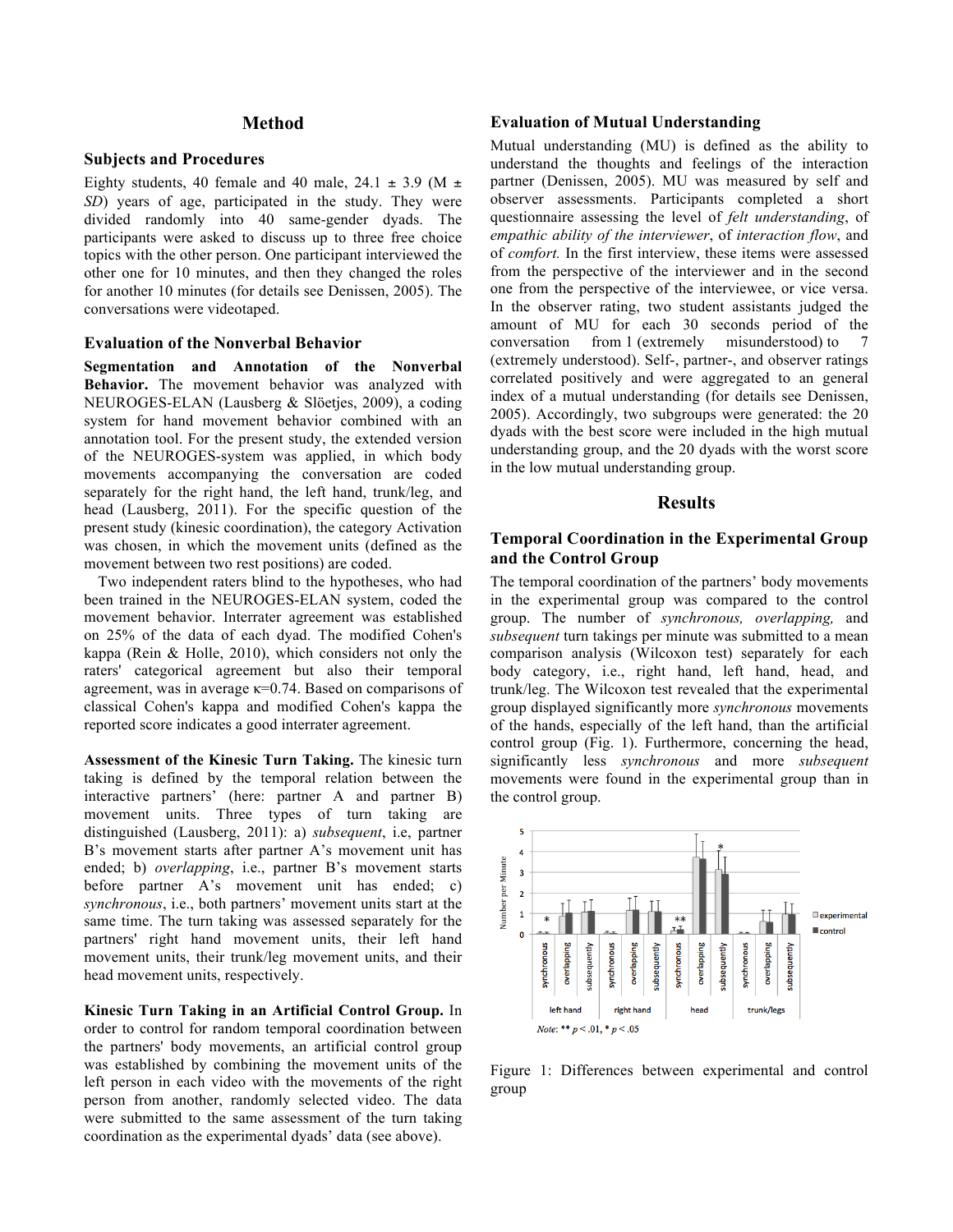## **Differences in the Movement Behavior between the Groups with High and Low Level of Mutual Understanding**

The experimental group was split into two subgroups according to their level of mutual understanding (MU). For both subgroups, the high MU group and the low MU group, the kinesic turn taking patterns were compared. The number per minute of *synchronous, overlapping,* and *subsequent* turn takings were submitted to a one-way variance analysis. In the group with low level of mutual understanding there were more *overlapping* right hand movements  $(F(1, 78))$  = 5.58,  $p < .05$ ). In the group with high mutual understanding more *overlapping* head movements  $(F (1, 78) = 9.50, p <$ .01) were observed.

### **Discussion**

## **Temporal Coordination in the Experimental Group and the Control Group**

The first aim of our study was to demonstrate which forms of kinesic turn taking are characteristic for natural conversation. In the experimental dyads as compared to the control group, we found more *synchronous* turn takings for the left hand. Furthermore, for the head movements, we observed less *synchronous* and more *subsequent* turn takings.

It is noteworthy that the different body parts played different roles in temporal interaction. Left hand movements were synchronized between the partners. As the left hand is predominantly controlled by the right hemisphere, we suggest that the right hemisphere is particularly engaged in the temporal attunement with the partner. The processing of the nonverbal aspects of communication occurs primarily in the right hemisphere, i.e., emotional and affective impulses, comprehending the intonation, and perception of gesture and facial expression. Our proposition on the role of the left hand in kinesic turn taking is supported by previous findings in the field of gesture laterality. Hampson and Kimura (1984) noted right hand preference in verbal tasks and left hand preference in nonverbal tasks. Lausberg et al. (2000, 2007) demonstrated distinct hand preferences for different gesture types. Iconographs depicting the verbal message were performed primarily with the right hand (controlled by the left hemisphere), whereas batons accompanying emotional prosody were executed with the left hand (right hemisphere).

In contrast, in the experimental group, head movements were less *synchronous*, but more *subsequent*, probably as a reflection or induction of the verbal turn taking. As the gestures are temporarily synchronized with speech (Kendon, 2004; McNeill, 1985, 1992), it can be expected that in nonverbal as well as in verbal interactions an "*I – you"*  alternation of the signals occurs. Indeed, in a study of the head movements it was observed that the speaker's nods were closely followed by listener's nods (McClave, 2000).

As exposed above, the nonverbal signs help to establish a smooth interaction. The conversational partners use them to determine how they start and end their conversation, who talks to whom and when, how they change topics and how they coordinate their actions. Thus, the *subsequent* (alternating) head movements possibly support the fluent course of the interaction and show that the person is involved in the conversation.

Accordingly, the level of synchrony of the head movements was significantly lower in the experimental group than the level of (random) synchrony in the control group indicating that the head movements in natural communication are characterized by subsequent alternating coordination. Similar findings are reported by Bernieri, Resnik, and Rosenthal (1988). They examined synchrony in mother-child interactions and found a lower level of synchrony in real dyads than in the artificially constructed pseudo-interactions.

Thus, our data indicate that the kinesic interaction proceeds on two levels. On one level, the kinesic turn taking supports the verbal exchange: the conversational partners alternate their head movements just as they alternate their verbal utterances. On the other level, which is possibly controlled more implicitly, the synchronicity of the lefthand movements helps to consolidate the attunement with the conversational partner.

## **Differences in the Movement Behavior between the Group with High and Low Level of Mutual Understanding**

Our second aim was to explore the relation between kinesic turn taking and rapport. In the group with a low mutual understanding, more *overlapping* right hand movements were observed than in the group with high mutual understanding, indicating a poorer kinesic attunement in hand gestures.

A suggestion by Kendon (1990) provides an interesting explanation for these findings. He postulates a close link between movement and speech production. The listener adjusts his body movements not to the speaker's movements but to his / her speech. The listener tries to predict what the speaker is going to say and these expectations affect his movements. When predictions are accurate, the movements of the interactive partners are well coordinated. For this to happen, the listener must pay attention to the speaker. Thus, the higher degree of *overlapping* right-hand movements may indicate a poor prediction of the partner's actions and a lack of involvement in the conversation. This can reflect negatively on the rapport and can lead to poorer judgment of the mutual understanding.

In contrast, the overlap of the head movements was associated with a good mutual understanding. Head movements (primarily nodding or shaking) are strongly connected to speech and usually show involvement in the conversation. The head movements regulate the conversational turn taking (Duncan & Fiske, 1979).